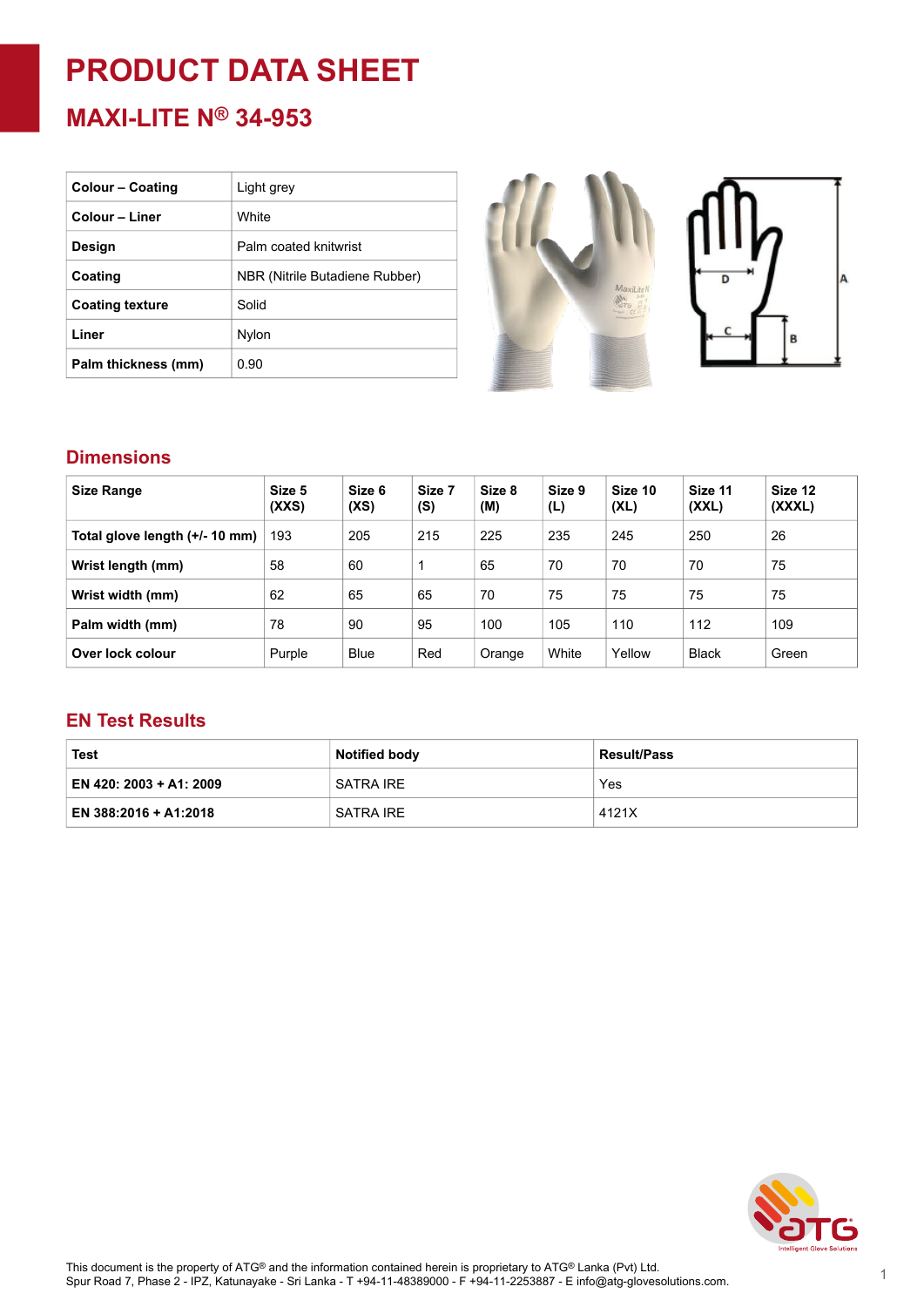## **PRODUCT DATA SHEET**

### **MAXI-LITE N® 34-953**

#### **Typical Performance Values**

| <b>EN 420 Dexterity</b>                      |                       |
|----------------------------------------------|-----------------------|
| EN 388:2016 + A1:2018 A. Abrasion Resistance | $>8000$ Cycles        |
| EN 388:2016 + A1:2018 B. Cut Resistance      | $> 1.2$ index         |
| EN 388:2016 + A1:2018 C. Tear Resistance     | > 25 newtons          |
| EN 388:2016 + A1:2018 D. Puncture Resistance | > 20 newtons          |
| EN 388:2016 + A1:2018 E. Cut Resistance ISO  | EN 388:2016 + A1:2018 |

#### **HandCare ®**

| <b>Skin Health Alliance Dermatologially Accredited</b>  | Yes         |
|---------------------------------------------------------|-------------|
| <b>REACH compliant</b>                                  | Yes         |
| Standard 100 by OEKO-TEX® (08.BH.57867 Hohenstein HTTI) | ∣ Certified |
| <b>Sanitized®</b>                                       | Yes         |
|                                                         |             |



#### **Special features**

**Silicone free** Yes